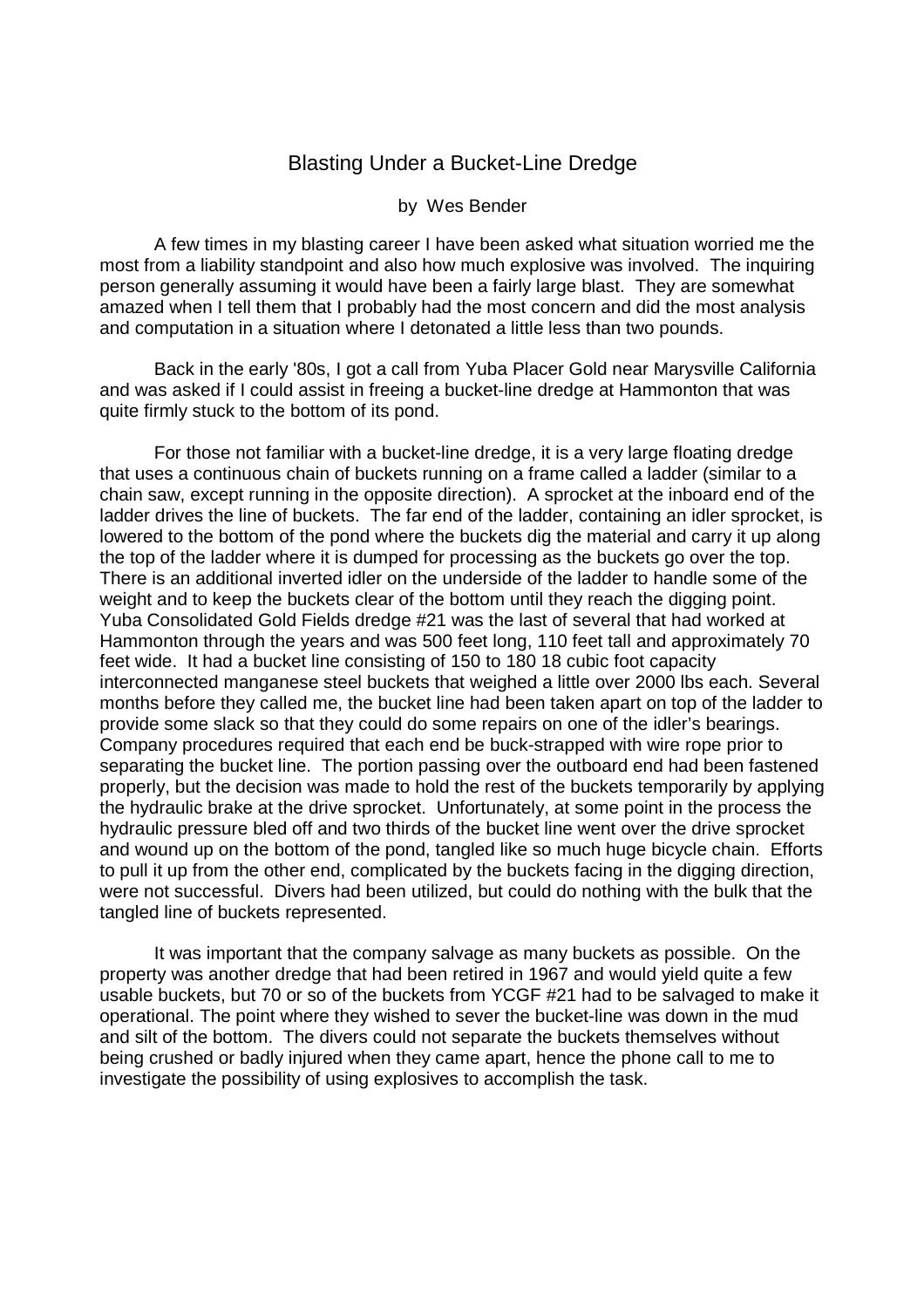The first question was whether the bucket-line could reliably be separated with explosives. They had a representative bucket on deck and, after making some basic measurements, it appeared feasible, but was going to require some careful calculation. The distance between the blast point and the bottom of the hull was thought to be about 75 feet. The company president, who had once been a Navy Seabee, authorized me in writing to use an explosive charge of up to 10 lbs to do the job. A careful measurement by the diver and this writer revealed that the actual straight line distance between the bucket to be cut and the nearest point on the hull was only 54 feet.

 It is quite easy to calculate how much explosive is required to blast apart various metal shapes, but knowing how little you must use underwater to keep from sinking a \$7.5 million dredge, built in 1937 out of 3/8" plate steel, was another matter entirely. To compound the problem, I figured that 10 lbs was possibly not enough to adequately sever both sides of a bucket's connecting ears. If one knew how much pressure the hull could withstand, it would be a simple matter of using Cole's formula for pressures generated by underwater detonations to determine a safe charge weight. We didn't know how much the hull could take and I didn't care to base my calculations on a best guess.

 In attempting to find some way of reducing the explosive charge weight, it was suggested that one side of the bucket connection could be cut with an air arc by the divers and the other side would still hold OK. Buckets had been found running that way in several instances. This would reduce my problem by half, but I still wanted to reduce the pressure as much as possible. No one seemed to know just how much of the 3/8" plate steel remained after 45 years in the water or how strong it was and there wasn't a reasonable means of finding out. The only leaks that had been encountered through the years were at the bolts that held the hull's plates together. When one was found to be leaking, it was fixed by simply welding a pipe nipple over the nut on the inside of the hull and screwing a cap on it.

 I searched for other similar blasting situations and was fortunate to find an article by Ing. Bob de Raadt of the Netherlands where he provided some basic calculations and safety factors for the blasting of ice around dredges. This was in the Proceedings of the Sixth Conference on Explosives and Blasting Techniques, ISEE, 1980, pg 117.

 Using some of de Raadt's calculations and increasing his safety factors to cover differences in my situation such as depth of charge, the fact that it was directly below the dredge and the age of the dredge, I determined that I could probably safely detonate 2-1/2 lbs at 54 feet without damaging the hull. In order to increase the efficiency of the charge, however, I elected to fabricate a shaped charge. This also allowed me to reduce the weight to slightly less than 2 lbs. The product I selected, a Hercules' seismic dynamite (Vibrogel 3P), has a specific gravity of 1.43 g/cc and a velocity of 22,150 ft/sec which is reasonably close to the TNT on which de Raadt based his calculations. The product comes packed in a plastic cartridge from which I cut the threaded ends. I fabricated the shaped charge using a slightly modified piece of brass corner molding from the local hardware store. After inserting the molding, I removed the explosive from within its included angle. I provided for a proper offset to focus the energy, inserted a carefully located detonating cord pigtail and sealed the unit.